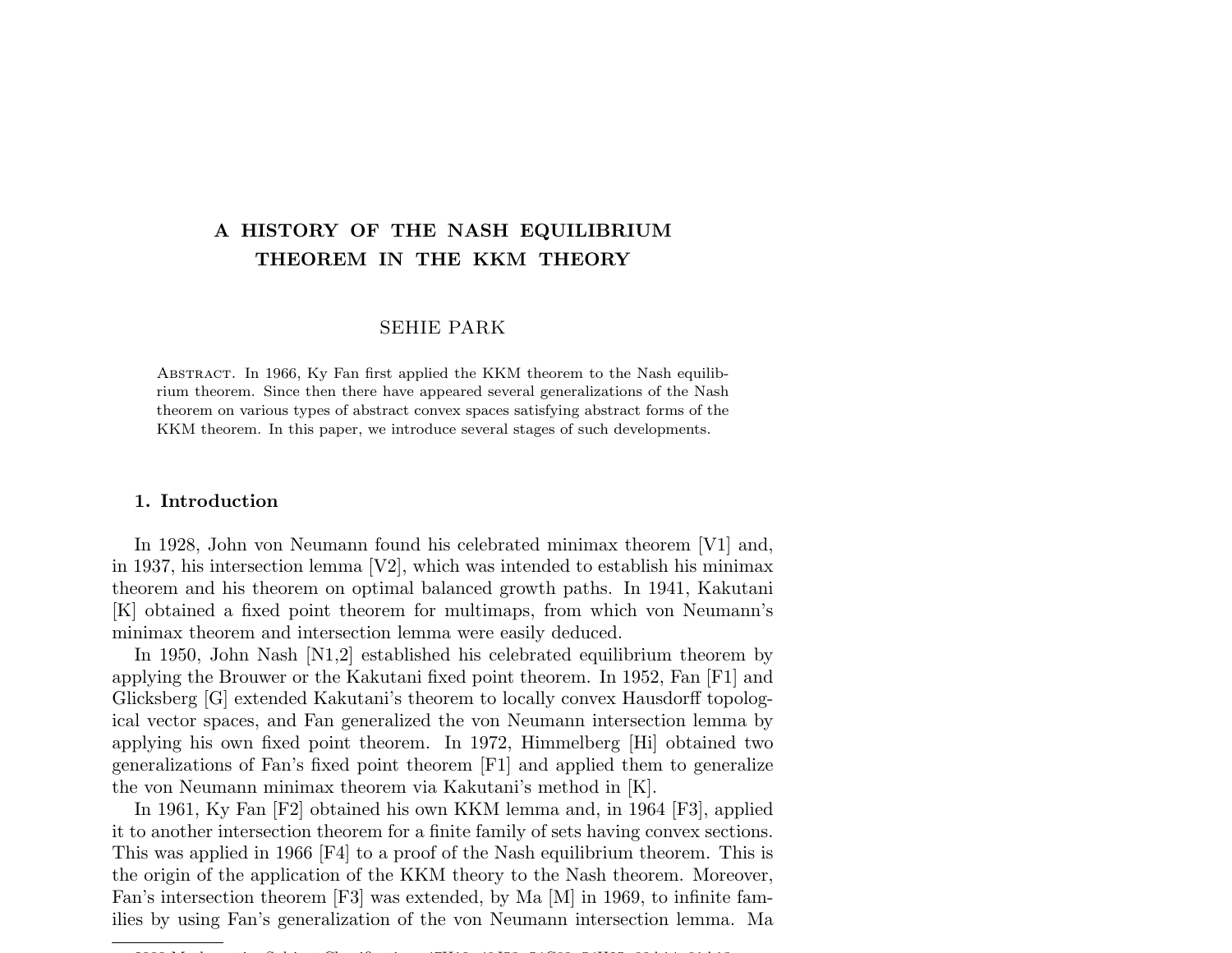applied his result to an analytic formulation of Fan type and to the Nash theorem for arbitrary families.

Note that all of the above results are mainly concerned with convex subsets of topological vector spaces; see Granas [Gr]. Later, many authors tried to generalize them to various types of abstract convex spaces. The present author also extended them in his previous works [P3,4,7-10,12,14,PP,IP] in various directions. In fact, the author developed theory of generalized convex spaces (simply, Gconvex spaces) related to the KKM theory and analytical fixed point theory. In the framework of G-convex spaces, we obtained some minimax theorems and the Nash equilibrium theorems in our previous works [P7,8,12], based on coincidence theorems or intersection theorems for finite families of sets; and in [P13], based on continuous selection theorems for Fan-Browder maps.

Moreover, in our recent works [P15-17], we studied foundations of the KKM theory on abstract convex spaces. The partial KKM principle for an abstract convex space is an abstract form of the classical KKM theorem [KK]. We noticed that many important results in the KKM theory are closely related to abstract convex spaces satisfying the partial KKM principle and that a number of such results are equivalent to each other.

On the other hand, some other authors studied particular types of abstract convex spaces and deduced some Nash type equilibrium theorem from the corresponding partial KKM principle; for example, [B,BH,GK,KS,Lu,P7,12], explicitly, and many more in the literature, implicitly. Therefore, in order to avoid unnecessary repetitions for each particular type of abstract convex spaces, it would be necessary to state clearly them for abstract convex spaces. This was simply done in [P18].

In this paper, we introduce several stages of such developments of generalizations of the Nash theorem and related results within the frame of the KKM theory. Section 2 deals with a brief history from the von Neumann minimax theorem to the Nash theorem. In Section 3, we review the KKM theorem and its direct applications. Section 4 deals with basic concepts on our new abstract convex spaces and their fundamental properties. In Section 5, two methods leading to the Nash theorem — Continuous selection method in [P13] and the KKM method in [P18] — are introduced. More precisely, results in these two papers are compared stepby-step. We will note that results in [P13] work for any, finite or infinite, families of Hausdorff G-convex spaces and, on the other hand, results in [P18] work for finite families of abstract convex spaces whose products satisfy the partial KKM principle.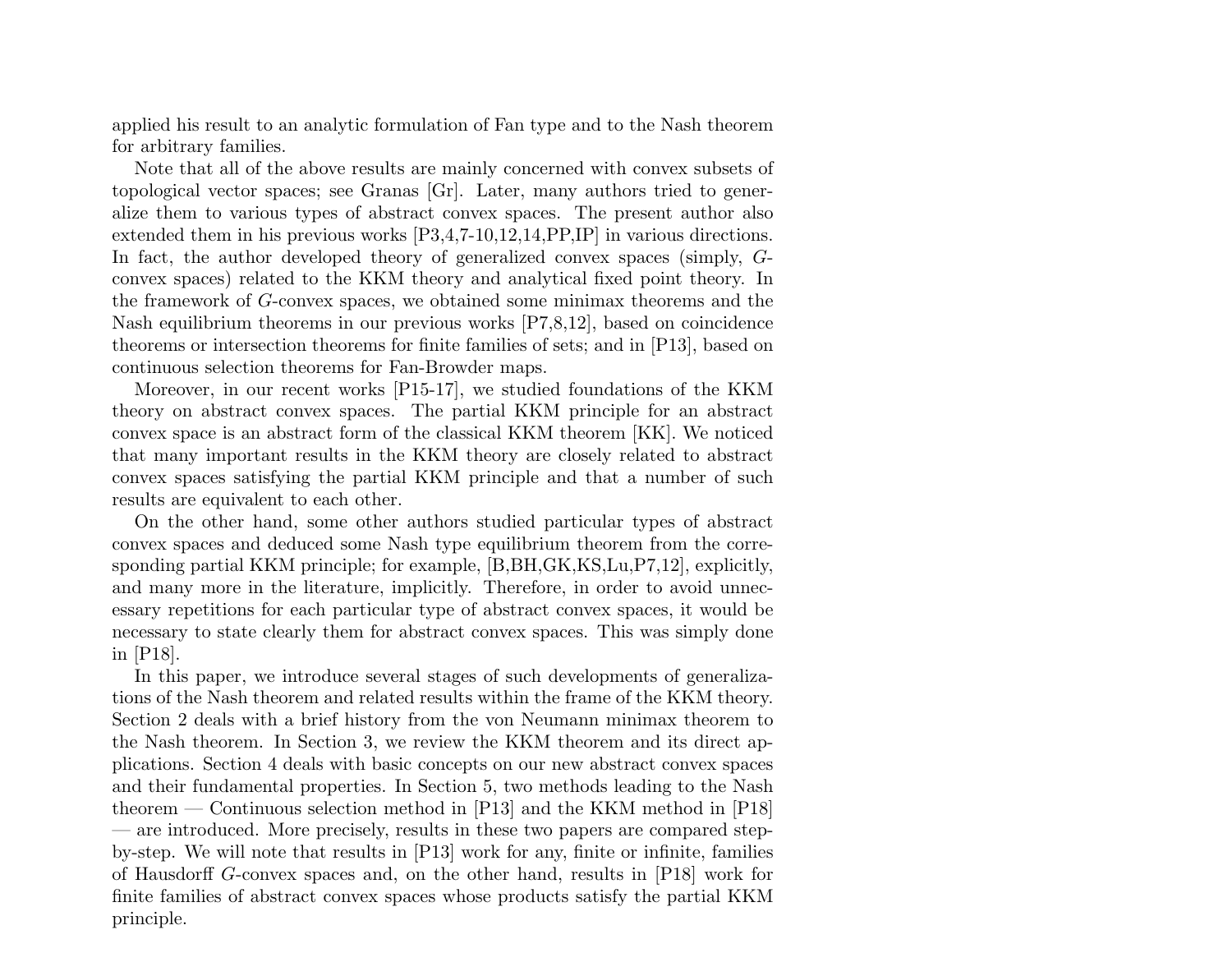### 2. From von Neumann to Nash

In 1928, J. von Neumann [V1] obtained the following minimax theorem, which is one of the fundamental results in the theory of games developed by himself. We adopt Kakutani's formulation in 1941 [K]:

**Theorem** [V1]. Let  $f(x, y)$  be a continuous real-valued function defined for  $x \in$ K and  $y \in L$ , where K and L are arbitrary bounded closed convex sets in two Euclidean spaces  $\mathbb{R}^m$  and  $\mathbb{R}^n$ . If for every  $x_0 \in K$  and for every real number  $\alpha$ , the set of all  $y \in L$  such that  $f(x_0, y) \leq \alpha$  is convex, and if for every  $y_0 \in L$  and for every real number  $\beta$ , the set of all  $x \in K$  such that  $f(x, y_0) \geq \beta$  is convex, then we have

$$
\max_{x \in K} \min_{y \in L} f(x, y) = \min_{y \in L} \max_{x \in K} f(x, y).
$$

For the history of earlier proofs of the theorem, see von Neumann [V3] and Dantzig [D].

The minimax theorem is later extended by von Neumann  $[V2]$  in 1937 to the following intersection lemma. We also adopt Kakutani's formulation:

**Lemma** [V2]. Let  $K$  and  $L$  be two compact convex sets in the Euclidean spaces  $\mathbb{R}^m$  and  $\mathbb{R}^n$  respectively, and let us consider their Cartesian product  $K \times L$  in  $\mathbb{R}^{m+n}$ . Let U and V be two closed subsets of  $K \times L$  such that for any  $x_0 \in K$  the set  $U_{x_0}$ , of  $y \in L$  such that  $(x_0, y) \in U$ , is nonempty, closed and convex and such that for any  $y_0 \in L$  the set  $V_{y_0}$ , of all  $x \in K$  such that  $(x, y_0) \in V$ , is nonempty, closed and convex. Under these assumptions, U and V have a common point.

von Neumann proved this by using a notion of integral in Euclidean spaces and applied this to the problems of mathematical economics.

Recall that a multimap  $F : X \to Y$ , where X and Y are topological spaces, is upper semicontinuous (u.s.c.) whenever, for any  $x \in X$  and any neighborhood U of  $F(x)$ , there exists a neighborhood V of x satisfying  $F(V) \subset U$ .

In order to give simple proofs of von Neumann's Lemma and the minimax theorem, Kakutani in 1941 [K] obtained the following generalization of the Brouwer fixed point theorem to multimaps:

**Theorem** [K]. If  $x \mapsto \Phi(x)$  is an upper semicontinuous point-to-set mapping of an r-dimensional closed simplex S into the family of nonempty closed convex subset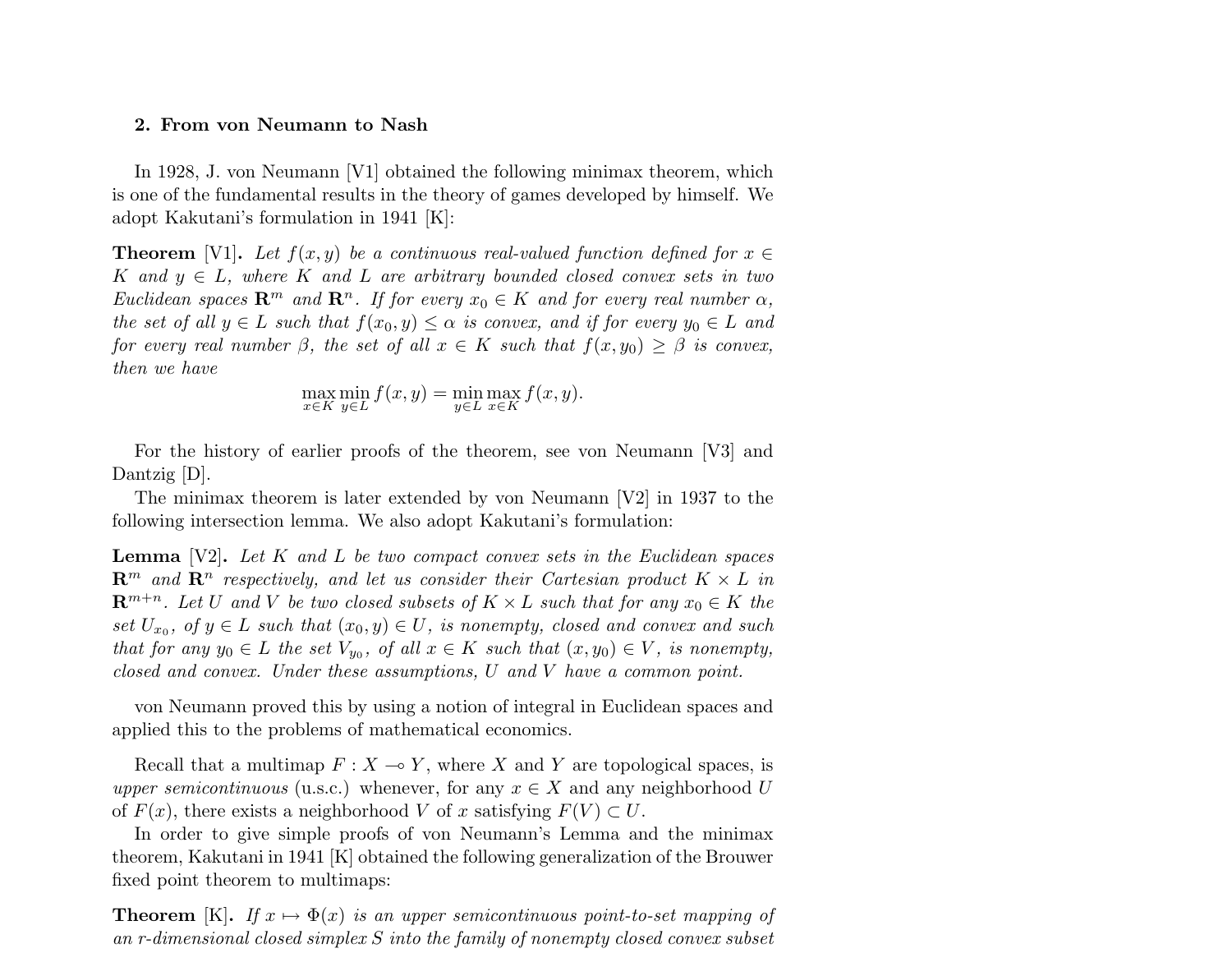Corollary [K]. Theorem is also valid even if S is an arbitrary bounded closed convex set in a Euclidean space.

As Kakutani noted, Corollary readily implies von Neumann's Lemma, and later Nikaido [Ni2] noted that those two results are directly equivalent.

This was the beginning of the fixed point theory of multimaps having a vital connection with the minimax theory in game theory and the equilibrium theory in economics.

In the 1950's, Kakutani's theorem was extended to Banach spaces by Bohnenblust and Karlin [BK] and to locally convex Hausdorff topological vector spaces by Fan [F1] and Glicksberg [G]. These extensions were mainly used to extend von Neumann's works in the above. Moreover, they were known to be included in the extensions, due to Eilenberg and Montgomery [EM] or Begle [B], of Lefschetz's theorem to u.s.c. maps of a compact lc-space into the family of its nonempty compact acyclic subsets.

The first remarkable one of generalizations of von Neumann's minimax theorem was Nash's theorem [N1,2] on equilibrium points of non-cooperative games. The following formulation is in Torres-Martinez  $[T]$ :

Given a game  $\mathcal{G} = \{I, S_i, \nu^i\}$ , in which each player  $i \in I = \{1, 2, ..., n\}$  is characterized by a set of strategies  $S_i \subset \mathbb{R}^{n_i}$ , and by an objective function  $\nu^i$ :<br> $\Box^n$   $S \rightarrow \mathbb{R}^{n_i}$  and  $\Box^n$  and  $\Box^n$  and  $\Box^n$  and  $\Box^n$  and  $\Box^n$  and  $\Box^n$  and  $\Box^n$  and  $\Box^n$  and  $\Box^n$  and  $\Box^n$  and  $\Box$  $j=1}^n S_j \to \mathbb{R}$ , a *Nash equilibrium* is a vector  $\bar{s} = (\bar{s}_1, \bar{s}_2, \dots, \bar{s}_n) \in \prod_{i=1}^n S_i$ , such that  $\nu^{i}(\bar{s}) \geq \nu^{i}(s_{i}, \bar{s}_{-i})$ , for all  $s_{i} \in S_{i}$ , for all  $i \in I$ , where  $\bar{s}_{-i} = (\bar{s}_{1}, \ldots, \bar{s}_{i-1}, \bar{s}_{i+1}, \bar{s}_{i+1})$  $\dots, \bar{s}_n$ . Finally, let  $\mathcal{H} = \{ S \mid \exists n \in \mathbb{N}, S \subset \mathbb{R}^n \text{ is nonempty, compact, convex} \}.$ 

**Theorem.** Given  $\mathcal{G} = \{I, S_i, \nu^i\}$ , suppose that each set  $S_i \in \mathcal{H}$  and that objective functions are continuous in its domains and quasiconcave in its own strategy. Then there is a Nash equilibrium for G.

The following formulation is given by Fan [F4, Theorem 4] :

**Theorem.** Let  $X_1, X_2, \cdots, X_n$  be  $n \geq 2$  nonempty compact convex sets each in a real Hausdorff topological vector space. Let  $f_1, f_2, \cdots, f_n$  be n real-valued continuous functions defined on  $\prod_{i=1}^n X_i$ . If for each  $i = 1, 2, \cdots, n$  and for any given point  $(x_1, \dots, x_{i-1}, x_{i+1}, \dots, x_n) \in \Pi_{j \neq i} X_j$ ,  $f_i(x_1, \dots, x_{i-1}, x_i, x_{i+1}, \dots, x_n)$  is a quasi-concave function on  $X_i$ , then there exists a point  $(\widehat{x}_1, \widehat{x}_2, \cdots, \widehat{x}_n) \in \Pi_{i=1}^n X_i$ such that

$$
f_i(\widehat{x}_1, \widehat{x}_2, \cdots, \widehat{x}_n) = \max_{y_i \in X_i} f_i(\widehat{x}_1, \cdots, \widehat{x}_{i-1}, y_i, \widehat{x}_{i+1}, \cdots, \widehat{x}_n) \quad (1 \le i \le n).
$$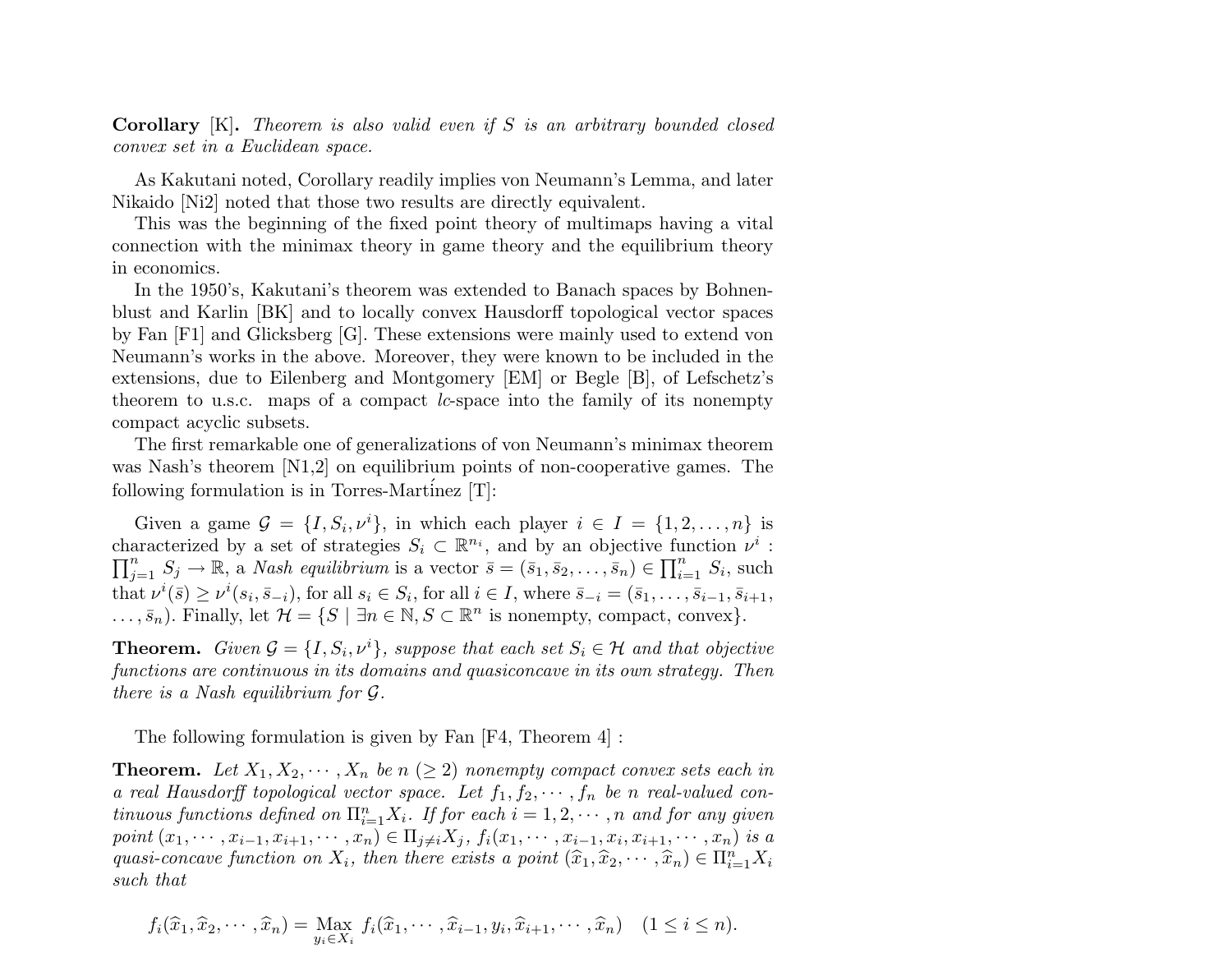#### 3. From KKM to Fan-Browder

In 1929, Knaster, Kuratowski, and Mazurkiewicz [KK] obtained the following celebrated KKM theorem from the Sperner lemma in 1928:

**Theorem** [KK]. Let  $A_i$  ( $0 \le i \le n$ ) be  $n + 1$  closed subsets of an n-simplex  $p_0p_1\cdots p_n$ . If the inclusion relation

$$
p_{i_0}p_{i_1}\cdots p_{i_k}\subset A_{i_0}\cup A_{i_1}\cup\cdots\cup A_{i_k}
$$

holds for all faces  $p_{i_0}p_{i_1}\cdots p_{i_k}$   $(0 \leq k \leq n, 0 \leq i_0 < i_1 < \cdots < i_k \leq n)$ , then  $\bigcap_{i=0}^n A_i \neq \emptyset$ .

In 1958, von Neumann's minimax theorem was extended by Sion [S] to arbitrary topological vector spaces as follows:

**Theorem** [S]. Let  $X, Y$  be a compact convex set in a topological vector space. Let f be a real-valued function defined on  $X \times Y$ . If

- (1) for each fixed  $x \in X$ ,  $f(x, y)$  is a lower semicontinuous, quasiconvex function on Y, and
- (2) for each fixed  $y \in Y$ ,  $f(x, y)$  is an upper semicontinuous, quasiconcave function on X,

then we have

Min 
$$
\underset{y \in Y}{\text{Max}} f(x, y) = \underset{x \in X}{\text{Max}} \underset{y \in Y}{\text{Min}} f(x, y).
$$

Sion's proof was based on the KKM theorem and this is the first application of the theorem after KKM [K] in 1929.

A milestone of the history of the KKM theory was erected by Ky Fan in 1961 [F2]. He extended the KKM theorem to arbitrary topological vector spaces and applied it to coincidence theorems generalizing the Tychonoff fixed point theorem and a large number of problems in a sequence of papers; see [P6].

**Lemma**  $[F2]$ . Let X be an arbitrary set in a Hausdorff topological vector space Y. To each  $x \in X$ , let a closed set  $F(x)$  in Y be given such that the following two conditions are satisfied:

(i) The convex hull of any finite subset  $\{x_1, x_2, \ldots, x_n\}$  of X is contained in . . . .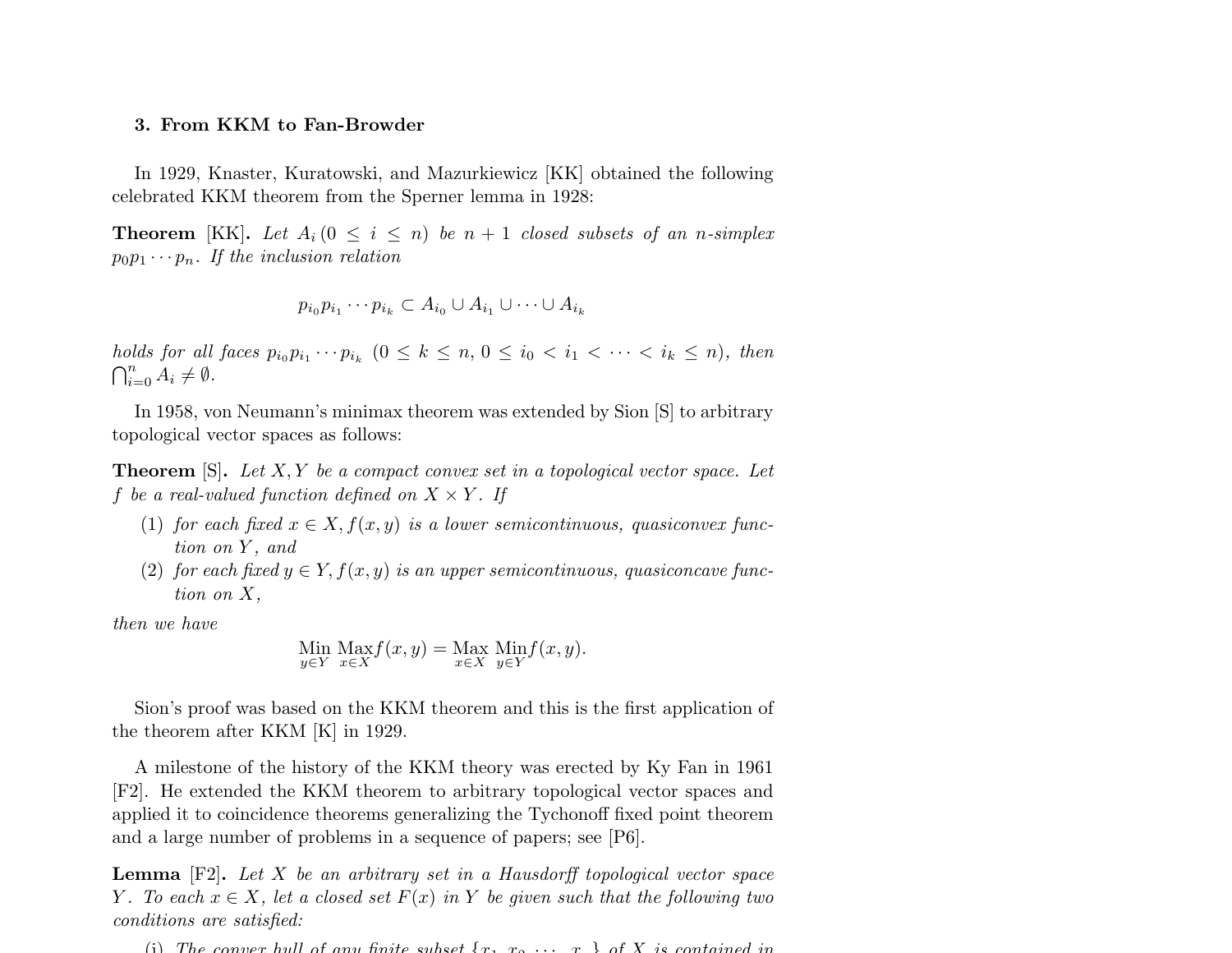Then  $\bigcap_{x\in X} F(x) \neq \emptyset$ .

In 1968, Browder [Br] restated Fan's geometric lemma [F2] in the convenient form of a fixed point theorem by means of the Brouwer fixed point theorem and the partition of unity argument. Since then the following is known as the Fan-Browder fixed point theorem:

**Theorem** [Br]. Let K be a nonempty compact convex subset of a Hausdorff topological vector space. Let T be a map of K into  $2^K$ , where for each  $x \in K$ ,  $T(x)$  is a nonempty convex subset of K. Suppose further that for each y in  $K, T^{-1}(y) =$  ${x \in K : y \in T(x)}$  is open in K. Then there exists  $x_0$  in K such that  $x_0 \in T(x_0)$ .

Later the Hausdorffness in the Fan lemma and Browder's theorem was known to be redundant. It is well-known that this theorem is equivalent to the KKM theorem.

# 4. Abstract convex spaces

A multimap or map  $T : X \to Y$  is a function from X into the power set of Y, and  $x \in T^-(y)$  if and only if  $y \in T(x)$ .

Let  $\langle D \rangle$  denote the set of all nonempty finite subsets of a set D.

**Definition.** A generalized convex space or a G-convex space  $(E, D; \Gamma)$  consists of a topological space E, a nonempty set D, and a multimap  $\Gamma : \langle D \rangle \to E$  such that for each  $A \in \langle D \rangle$  with the cardinality  $|A| = n + 1$ , there exists a continuous function  $\phi_A : \Delta_n \to \Gamma(A)$  such that  $J \in \langle A \rangle$  implies  $\phi_A(\Delta_J) \subset \Gamma(J)$ .

Here,  $\Delta_n$  is a standard *n*-simplex with vertices  $\{e_i\}_{i=0}^n$ , and  $\Delta_J$  the face of  $\Delta_n$ corresponding to  $J \in \langle A \rangle$ ; that is, if  $A = \{a_0, a_1, \ldots, a_n\}$  and  $J = \{a_{i_0}, a_{i_1}, \ldots, a_{i_k}\}\$  $\subset A$ , then  $\Delta_J = \text{co}\{e_{i_0}, e_{i_1}, \ldots, e_{i_k}\}.$  For G-convex spaces; see [P5-8,11-13] and references therein.

Example. Typical examples of G-convex spaces are convex subsets of topological vector spaces, Lassonde type convex spaces [L], C-spaces or H-spaces due to Horvath [H1,2].

Recall the following in [P15-18]:

**Definition.** An abstract convex space  $(E, D; \Gamma)$  consists of a topological space E, a nonempty set D, and a multimap  $\Gamma : \langle D \rangle \to E$  with nonempty values  $\Gamma_A := \Gamma(A)$ for  $A \in \langle D \rangle$ .

For any  $D' \subset D$ , the Γ-convex hull of D' is denoted and defined by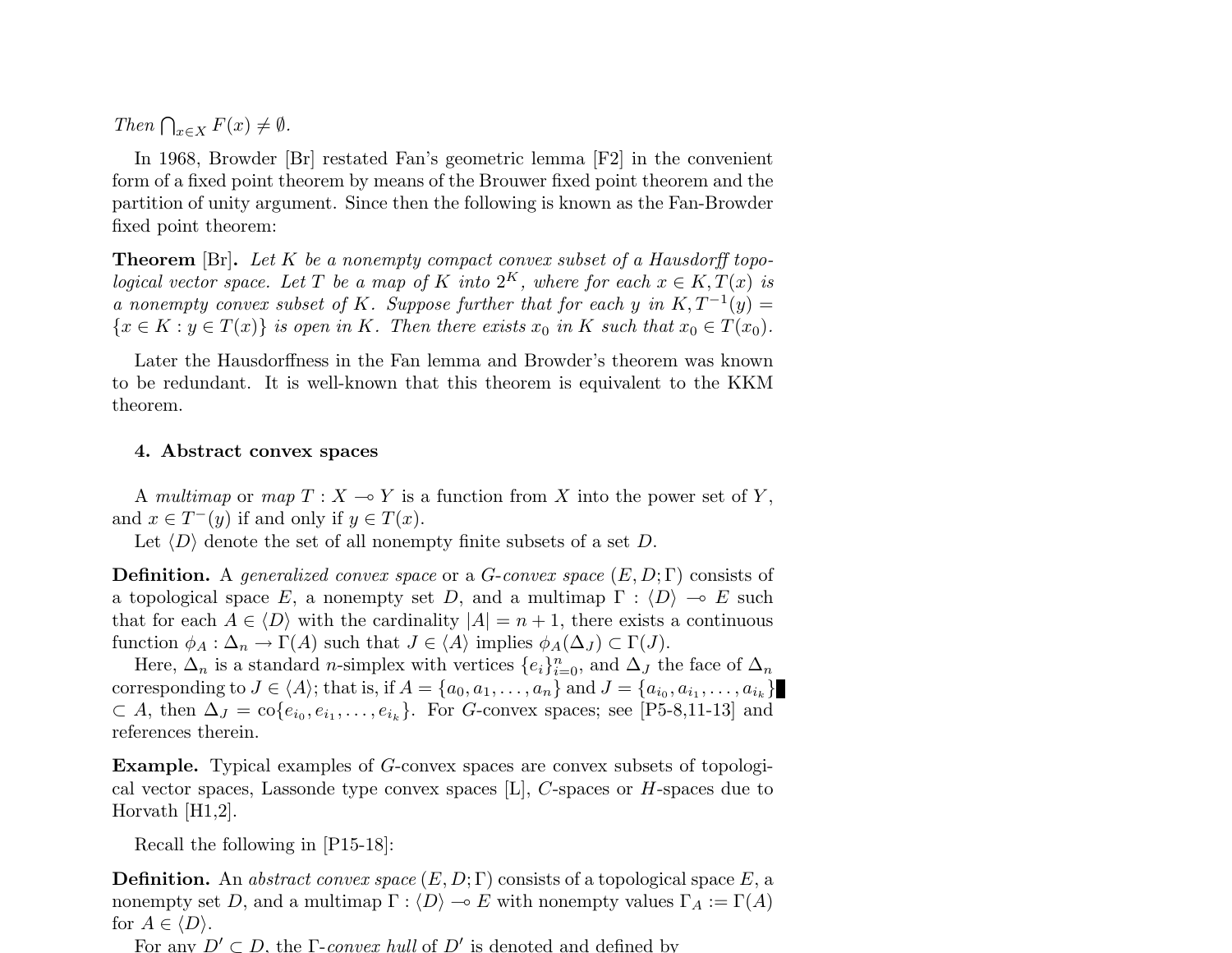A subset X of E is called a Γ-convex subset of  $(E, D; \Gamma)$  relative to  $D' \subset D$  if for any  $N \in \langle D' \rangle$ , we have  $\Gamma_N \subset X$ , that is,  $\text{co}_{\Gamma} D' \subset X$ . Then  $(X, D'; \Gamma |_{\langle D' \rangle})$  is called a  $\Gamma$ -convex subspace of  $(E, D; \Gamma)$ .

When  $D \subset E$ , the space is denoted by  $(E \supset D; \Gamma)$ . In such case, a subset X of E is said to be Γ-convex if  $\text{co}_{\Gamma}(X \cap D) \subset X$ ; in other words, X is Γ-convex relative to  $D' := X \cap D$ . In case  $E = D$ , let  $(E; \Gamma) := (E, E; \Gamma)$ .

Example. Every G-convex space is an abstract convex space. For other examples, see [P15-18].

**Definition.** Let  $(E, D; \Gamma)$  be an abstract convex space. If a multimap  $G: D \to E$ satisfies

$$
\Gamma_A \subset G(A) := \bigcup_{y \in A} G(y)
$$
 for all  $A \in \langle D \rangle$ ,

then  $G$  is called a KKM map.

**Definition.** The partial KKM principle for an abstract convex space  $(E, D; \Gamma)$ is the statement that, for any closed-valued KKM map  $G : D \multimap E$ , the family  ${G(y)}_{y\in D}$  has the finite intersection property.

**Definition.** For a topological space X and an abstract convex space  $(E, D; \Gamma)$ , A multimap  $T : X \multimap E$  is called a  $\Phi$ -map or a Fan-Browder map provided that there exists a companion map  $S: X \rightarrow D$  satisfying

(a) for each  $x \in X$ ,  $M \in \langle S(x) \rangle$  implies  $\Gamma_M \subset T(x)$ ; and (b)  $X = \bigcup \{ \text{Int } S^-(y) \mid y \in D \}$ , where  $S^-(y) = \{ x \in X \mid y \in S(x) \}$ .

**Lemma 1.** [P5] Let X be a Hausdorff space,  $(E, D; \Gamma)$  a G-convex space, and  $T : X \multimap E$  a  $\Phi$ -map. Then for any nonempty compact subset K of X, T|<sub>K</sub> has a continuous selection  $f: K \to E$  such that  $f(K) \subset \Gamma_A$  for some  $A \in \langle D \rangle$ . More precisely, there exist two continuous functions  $p: K \to \Delta_n$  and  $\phi_A: \Delta_n \to \Gamma_A$ such that  $f = \phi_A \circ p$  for some  $A \in \langle D \rangle$  with  $|A| = n + 1$ .

For an abstract convex space  $(E \supset D; \Gamma)$ , an extended real-valued function  $f: X \to \overline{\mathbb{R}}$  is said to be quasiconcave [resp., quasiconvex] if  $\{x \in X \mid f(x) > r\}$ [resp.,  $\{x \in X \mid f(x) < r\}$ ] is Γ-convex for each  $r \in \mathbb{R}$ .

Recall that a function  $f: X \to \overline{\mathbb{R}}$ , where X is a topological space, is lower [resp., upper] semicontinuous (l.s.c.) [resp., u.s.c.] if  $\{x \in X \mid f(x) > r\}$  [resp.,  ${x \in X \mid f(x) < r}$  is open for each  $r \in \mathbb{R}$ .

Let  $\{X_i\}_{i\in I}$  be a family of sets, and let  $i \in I$  be fixed. Let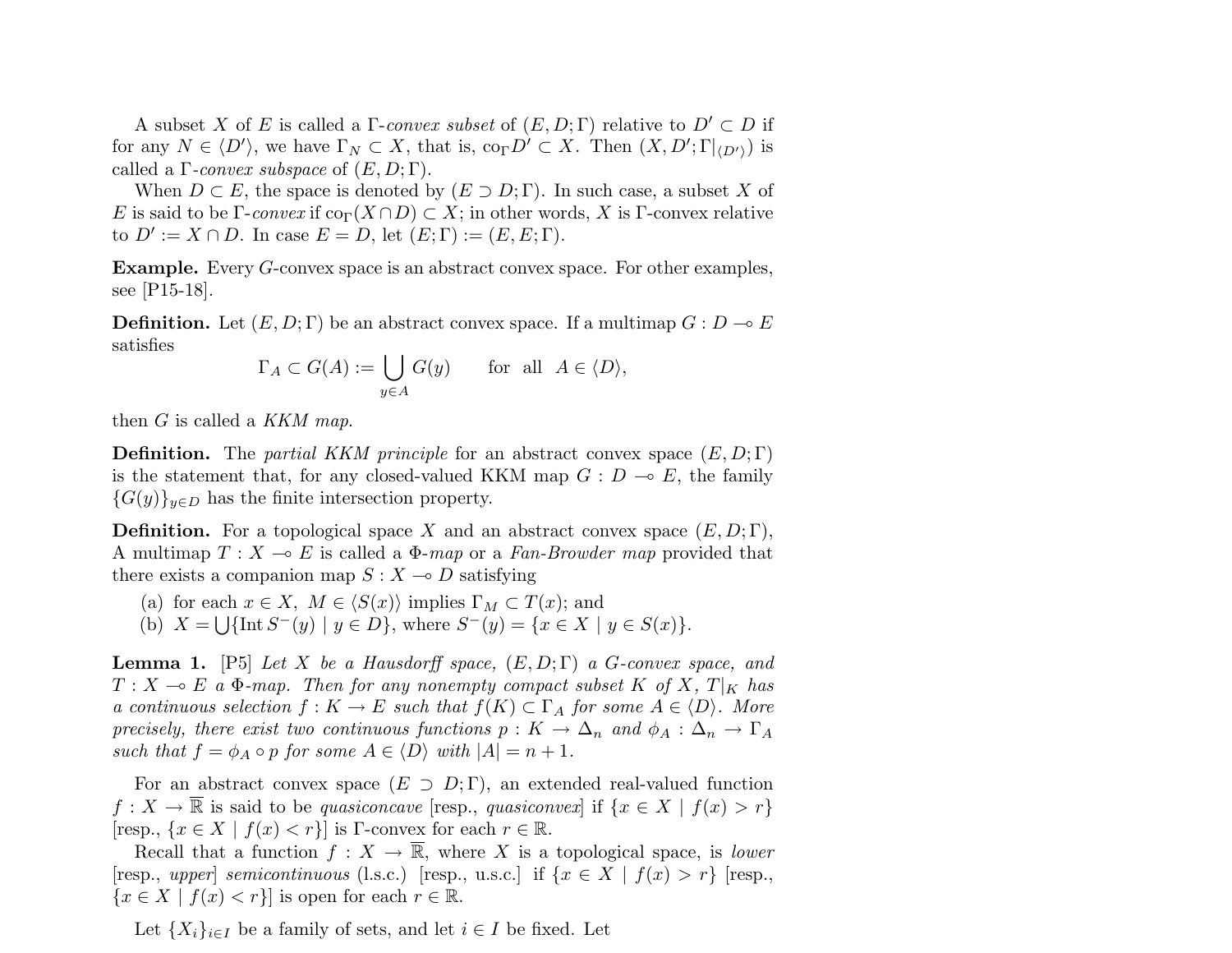If  $x^i \in X^i$  and  $j \in I \setminus \{i\}$ , let  $x^i_j$  denote the *j*th coordinate of  $x^i$ . If  $x^i \in X^i$  and  $x_i \in X_i$ , let  $[x^i, x_i] \in X$  be defined as follows: its *i*th coordinate is  $x_i$  and, for  $j \neq i$ the jth coordinate is  $x_j^i$ . Therefore, any  $x \in X$  can be expressed as  $x = [x^i, x_i]$  for any  $i \in I$ , where  $x^i$  denotes the projection of x in  $X^i$ .

The following is known:

**Lemma 2.** Let  $\{(X_i, D_i; \Gamma_i)\}_{i \in I}$  be any family of abstract convex spaces. Let **Lemma 2.** Let  $\{\{X_i, D_i; 1_i\}\}_{i \in I}$  be any jamuy of abstract convex spaces. Let  $X := \prod_{i \in I} X_i$  be equipped with the product topology and  $D = \prod_{i \in I} D_i$ . For each  $i \in I$ , let  $\pi_i : D \to D_i$  be the projection. For each  $A \in \langle D \rangle$ , define  $\Gamma(A) :=$  $\iota_{i\in I} \Gamma_i(\pi_i(A))$ . Then  $(X, D; \Gamma)$  is an abstract convex space.

Let  $\{(X_i, D_i; \Gamma_i)\}_{i \in I}$  be a family of G-convex spaces. Then  $(X, D; \Gamma)$  is a Gconvex space and hence a KKM space.

As we have seen in Sections 1-3, we have three methods in our subject as follows:

(1) Fixed point method — Applications of the Kakutani theorem and its various generalizations (for example, acyclic valued multimaps, admissible maps, or better admissible maps in the sense of Park); see [BK,D,F1,F3,G,H,IP,K,M,N1,N2, Ni,P3,P4,P9-11,P14,PP,TM] and others.

(2) Continuous selection method — Applications of the fact that Fan-Browder type maps have continuous selections under certain assumptions like Hausdorffness and compactness of relevant spaces; see [Br,H1,HL,P5,P7,T] and others.

(3) The KKM method — As for the Sion theorem, direct applications of the KKM theorem or its equivalents like as the Fan-Browder fixed point theorem for which we do not need the Hausdorffness; see [BH, CG,C,CK,F2,F4,F5,GK,H1-H4,Kh,KS,Ko,L,Lu,P7,P12,P15-17,S] and others.

For Case (1), we will study elsewhere and, in this paper, we are mainly concerned with Cases (2) and (3).

An abstract convex space  $(E, D; \Gamma)$  is said to be *compact* if E is a compact topological space.

From now on, for simplicity, we are mainly concerned with compact abstract convex spaces  $(E; \Gamma)$  satisfying the partial KKM principle. For example, any compact  $G$ -convex space, any compact  $H$ -space, or any compact convex space is such a space.

# 5. From collective fixed points to Nash equilibria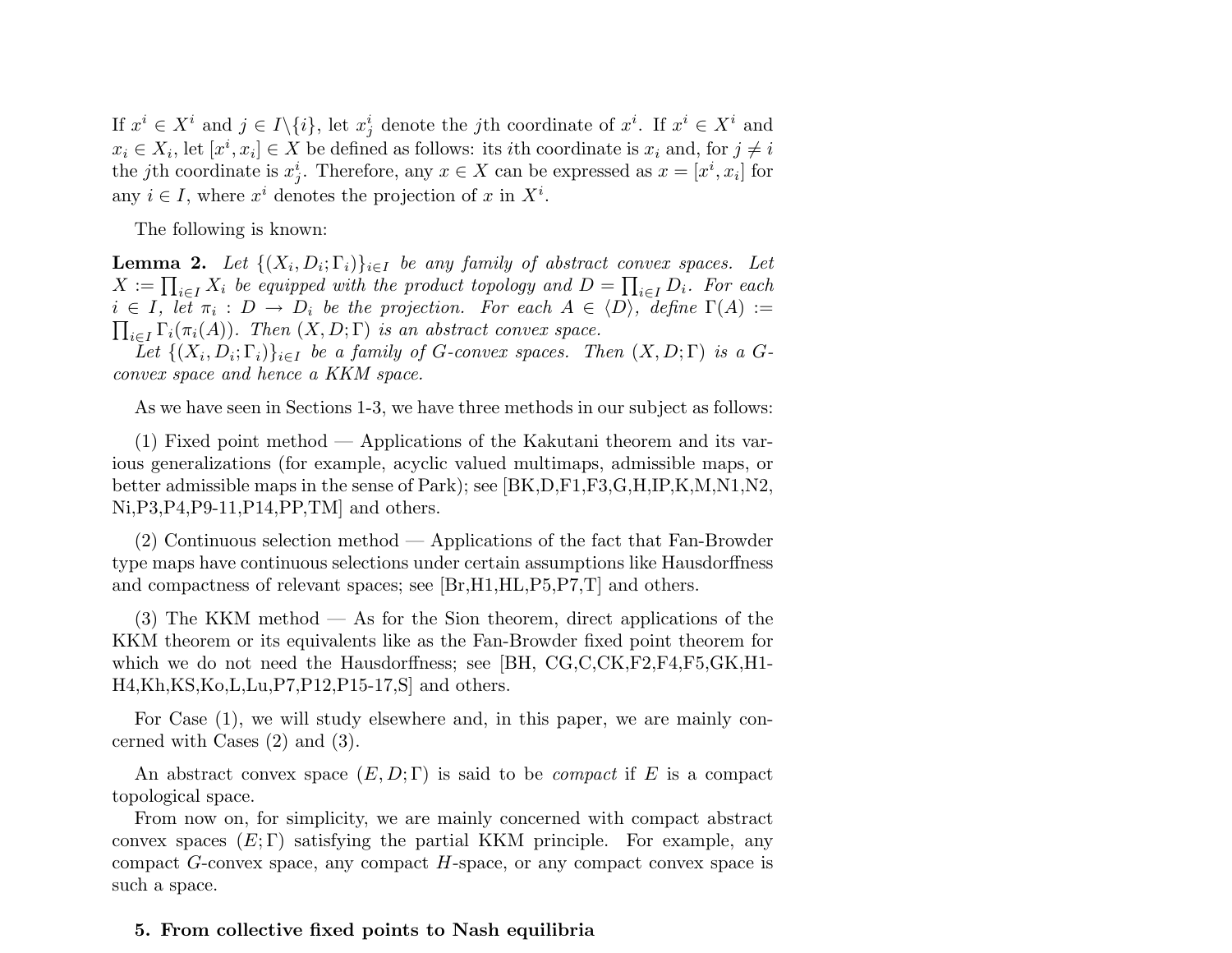compact G-convex spaces; and, in Case (3) for finite families of compact abstract convex spaces whose products satisfy the partial KKM principle.

We have the following collective fixed point theorem:

Theorem 1. Collective fixed point theorem. [P5] Let  $\{(X_i; \Gamma_i)\}_{i \in I}$  be a family of Hausdorff compact G-convex spaces,  $X = \prod_{i \in I} X_i$ , and for each  $i \in$ I,  $T_i: X \to X_i$  a  $\Phi$ -map. Then there exists a point  $x \in X$  such that  $x \in T(x) :=$  $\Pi_{i\in I}T_i(x)$ ; that is,  $x_i = \prod_i(x) \in T_i(x)$  for each  $i \in I$ .

**Example.** In case when  $(X_i; \Gamma_i)$  are all H-spaces, Theorem 2 reduces to Tarafdar [T, Theorem 2.3]. This is applied to sets with H-convex sections [T, Theorem 3.1] and to existence of equilibrium point of an abstract economy [T, Theorem 4.1 and Corollary 4.1]. These results also can be extended to G-convex spaces and we will not repeat here.

Theorem 1'. Collective fixed point theorem. Let  $\{(X_i; \Gamma_i)\}_{i=1}^n$  be a finite **Theorem 1. Conective fixed point theorem.** Let  $\{(\overline{X}_i; \overline{Y}_i)\}_{i=1}$  be a finite family of compact abstract convex spaces such that  $(E; \Gamma) = (\prod_{i=1}^n X_i; \Gamma)$  satisfies the partial KKM principle, and for each i,  $T_i : E \multimap X_i$  a  $\Phi$ -map. Then there exists a point  $x \in X$  such that  $x \in T(x) := \prod_{i=1}^n T_i(x)$ ; that is,  $x_i = \pi_i(x) \in T_i(x)$ for each i.

Comparing Theorems 1 and  $1'$ , the former assumes the Hausdorffness of the  $G$ convex spaces and is a consequence of a selection theorem based on the character of  $G$ -convex spaces. However, Theorem  $1'$  assumes the finiteness of the family and follows from the Fan-Browder fixed point equivalent to the partial KKM principle.

**Example.** 1. If I is a singleton, X is a convex space, and  $S_i = T_i$ , then Theorem 1' reduces to the Fan-Browder fixed point theorem.

2. For the case  $I$  is a singleton, Theorem 1' for a convex space  $X$  was obtained by Ben-El-Mechaiekh et al. [BD, Theorem 1] and Simons [S, Theorem 4.3]. This was extended by many authors; see Park [P2].

The collective fixed point theorems can be reformulated to generalizations of various Fan type intersection theorems for sets with convex sections as follows:

Theorem 2. The von Neumann-Fan-Ma intersection theorem. [P13] Let  $\{(X_i; \Gamma_i)\}_{i \in I}$  be a family of Hausdorff compact G-convex spaces and, for each  $i \in I$ , let  $A_i$  and  $B_i$  are subsets of  $X = \prod_{i \in I} X_i$  satisfying the following:

(2.1) for each  $x^i \in X^i$ ,  $\emptyset \neq \text{co}_{\Gamma_i} B_i(x^i) \subset A_i(x^i) := \{y_i \in X_i \mid [x^i, y_i] \in A_i\};$ and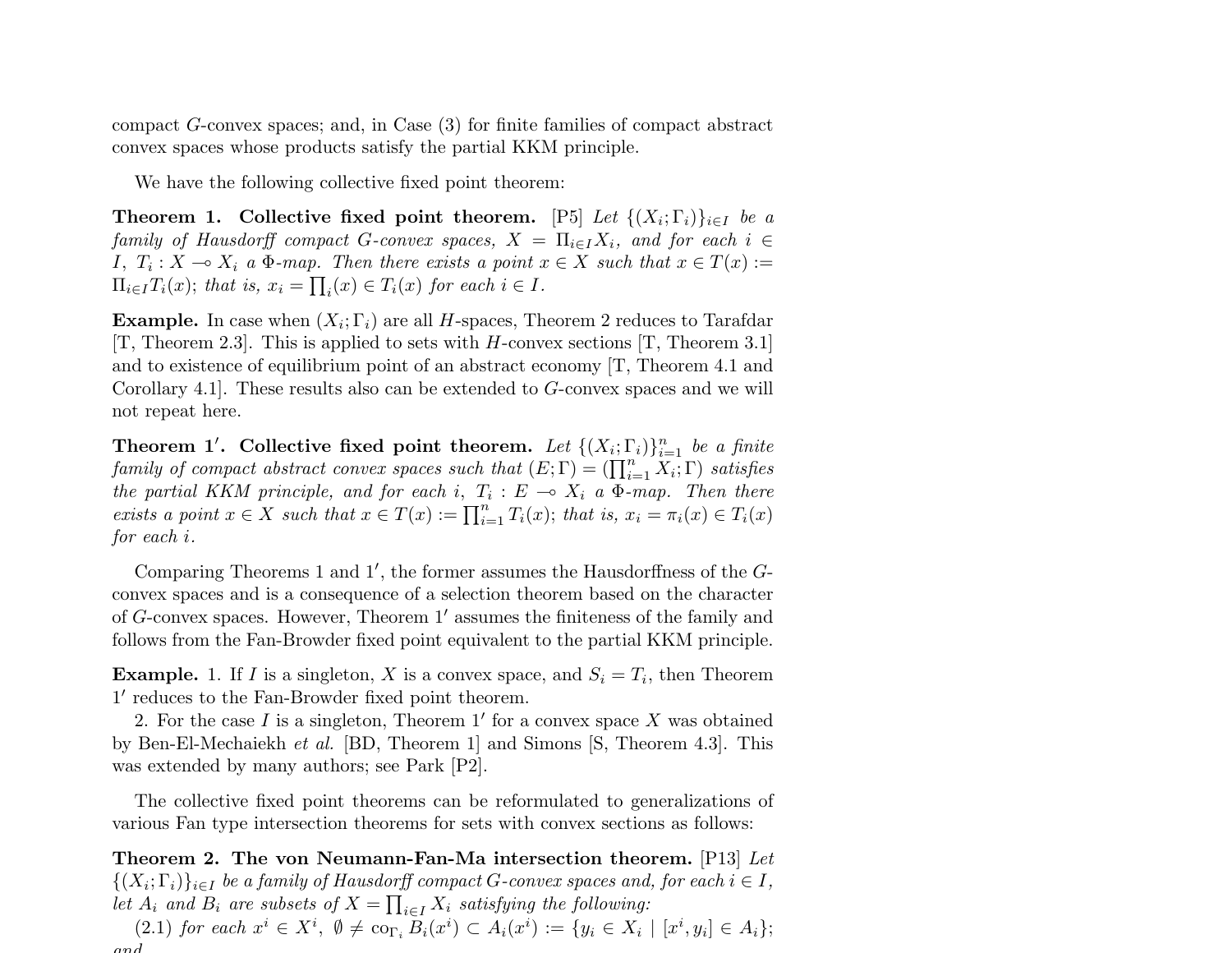**Example.** For convex subset  $X_i$  of Hausdorff topological vector spaces, particular forms of Theorem 2 have appeared as follows:

1. Ma [M, Theorem 2]:  $A_i = B_i$  for all  $i \in I$ . The proof is different from ours.

2. Chang [C, Theorem 4.2] obtained Theorem 2 with a different proof. She also obtained a noncompact version of Theorem 2 as [C, Theorem 4.3].

3. Park [P9, Theorem 4.2]: A related result.

Theorem  $2'$ . The von Neumann-Fan intersection theorem. [P18] Let  $\{(X_i; \Gamma_i)\}_{i=1}^n$  be a finite family of compact abstract convex spaces such that  $(X; \Gamma) =$ <br> $(\Gamma^n \quad X, \Gamma)$  estisfies the partial KKM existing and far sock is let  $A$  and  $B$  are  $\left(\prod_{i=1}^n X_i; \Gamma\right)$  satisfies the partial KKM principle and, for each i, let  $A_i$  and  $B_i$  are subsets of E satisfying

 $(2.1)'$  for each  $x^i \in X^i$ ,  $\emptyset \neq {\rm co}_{\Gamma_i} B_i(x^i) \subset A_i(x^i) := \{y \in X \mid [x^i, y_i] \in A_i\};$ and

 $(2.2)'$  for each  $y_i \in X_i$ ,  $B_i(y_i) := \{x \in X \mid [x^i, y_i] \in B_i\}$  is open in  $X^i$ . (2.2) for each  $y_i \in X_i$ ,<br>Then we have  $\bigcap_{i \in I} A_i \neq \emptyset$ .

**Example.** For convex spaces  $X_i$ , particular forms of Theorem 2' have appeared as follows:

1. Fan [F3, Théorème 1]: *I* is finite and  $A_i = B_i$  for all  $i \in I$ .

2. Fan [F4, Theorem 1']:  $I = \{1, 2\}$  and  $A_i = B_i$  for all  $i \in I$ .

From these results, Ky Fan [F4] deduced an analytic formulation, fixed point theorems, extension theorems of monotone sets, and extension theorems for invariant vector subspaces.

For particular types of  $G$ -convex spaces, Theorem  $2'$  was known as follows:

3. Bielawski [B, Proposition (4.12) and Theorem (4.15)]:  $X_i$  has the finitely local convexity.

4. Kirk, Sims, and Yuan [KS, Theorem 5.2]:  $X_i$  are hyperconvex metric spaces.

5. Park [P7, Theorem 4], [P8, Theorem 19]:  $X_i$  are G-convex spaces.

From the above intersection theorems, resp., we can deduce the following equivalent forms, resp., of a generalized Fan type minimax theorem or an analytic alternative:

Theorem 3. The Fan type analytic alternative.  $[\text{P13}]$  Let  $\{(X_i;\Gamma_i)\}_{i\in I}$  be a family of Hausdorff compact G-convex spaces and, for each  $i \in I$ , let  $f_i, g_i : X =$  $X^i \times X_i \to \mathbb{R}$  be real functions satisfying

- (3.1)  $f_i(x) \leq g_i(x)$  for each  $x \in X$ ;
- (3.2) for each  $r^i \in X^i$ ,  $r \mapsto a^i [r^i, r^j]$  is quasiconcave on  $X$ ; and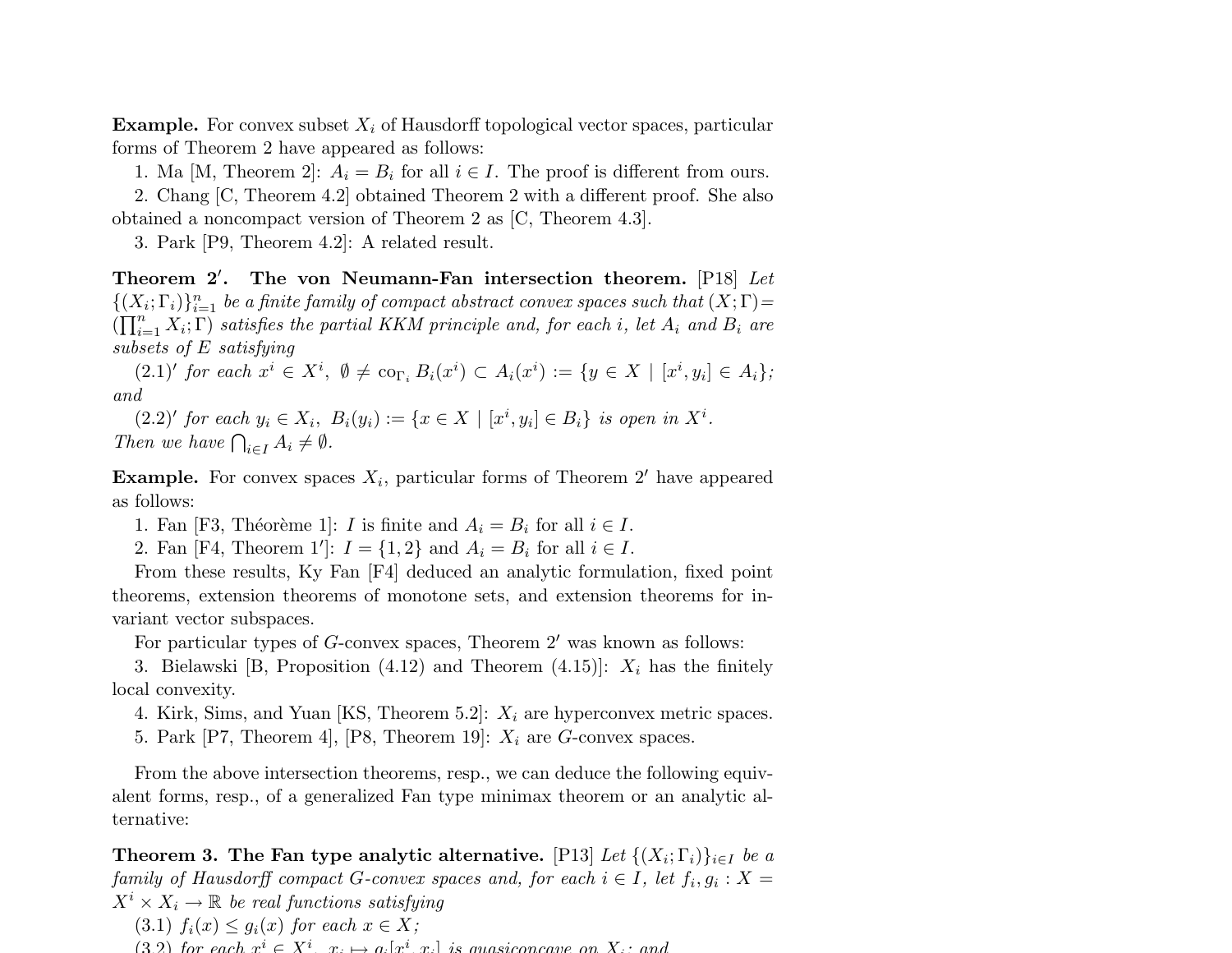(a) there exist an  $i \in I$  and an  $x^i \in X^i$  such that

$$
f_i[x^i, y_i] \le t_i \quad \text{for all } y_i \in X_i; \quad \text{or}
$$

(b) there exists an  $x \in X$  such that

$$
g_i(x) > t_i \quad \text{for all } i \in I.
$$

**Example.** 1. Ma [M, Theorem 3]: Each  $X_i$  is a compact convex subsets each in a Hausdorff topological vector spaces and  $f_i = g_i$  for all  $i \in I$ .

3. Park [P9, Theorem 8.1]:  $X_i$  are convex spaces.

Theorem 3'. The Fan type analytic alternative. Let  $\{(X_i; \Gamma_i)\}_{i=1}^n$  be a finite **Theorem 3.** The Fan type analytic alternative. Let  $\{(X_i; \textbf{I}_i)\}_{i=1}^n$  be a finite family of compact abstract convex spaces such that  $(X; \Gamma) = (\prod_{i=1}^n X_i; \Gamma)$  satisfies the partial KKM principle and, for each  $i \in I$ , let  $f_i, g_i : X = X^i \times X_i \to \mathbb{R}$  be real functions satisfying  $(3.1) - (3.3)$ . Then the conclusion of Theorem 3 holds for  $I = \{1, 2, \ldots, n\}.$ 

**Example.** 1. Fan [F3, Théorème 2; F4, Theorem 3]:  $X_i$  are convex subsets, and  $f_i = g_i$  for all  $i \in I$ . From this, Fan [F2,3] deduced Sion's minimax theorem [Si], the Tychonoff fixed point theorem, solutions to systems of convex inequalities, extremum problems for matrices, and a theorem of Hardy-Littlewood-Pólya.

From Theorems 3 and 3', we obtain the following generalizations of the Nash-Ma type equilibrium theorems, resp.:

Theorem 4. Generalized Nash-Ma type equilibrium theorem. [P13] Let  $\{(X_i; \Gamma_i)\}_{i \in I}$  be a family of Hausdorff compact G-convex spaces and, for each  $i \in I$ , let  $f_i, g_i: X = X^i \times X_i \to \mathbb{R}$  be real functions such that

- (4.0)  $f_i(x) \leq q_i(x)$  for each  $x \in X$ ;
- (4.1) for each  $x^i \in X^i$ ,  $x_i \mapsto g_i[x^i, x_i]$  is quasiconcave on  $X_i$ ;
- (4.2) for each  $x^i \in X^i$ ,  $x_i \mapsto f_i[x^i, x_i]$  is u.s.c. on  $X_i$ ; and
- (4.3) for each  $x_i \in X_i$ ,  $x^i \mapsto f_i[x^i, x_i]$  is l.s.c. on  $X^i$ .

Then there exists a point  $\widehat{x} \in X$  such that

$$
g_i(\widehat{x}) \ge \max_{y_i \in X_i} f_i[\widehat{x}^i, y_i] \quad \text{for all } i \in I.
$$

**Example.** 1. Park [P9, Theorem 8.2]:  $X_i$  are convex spaces.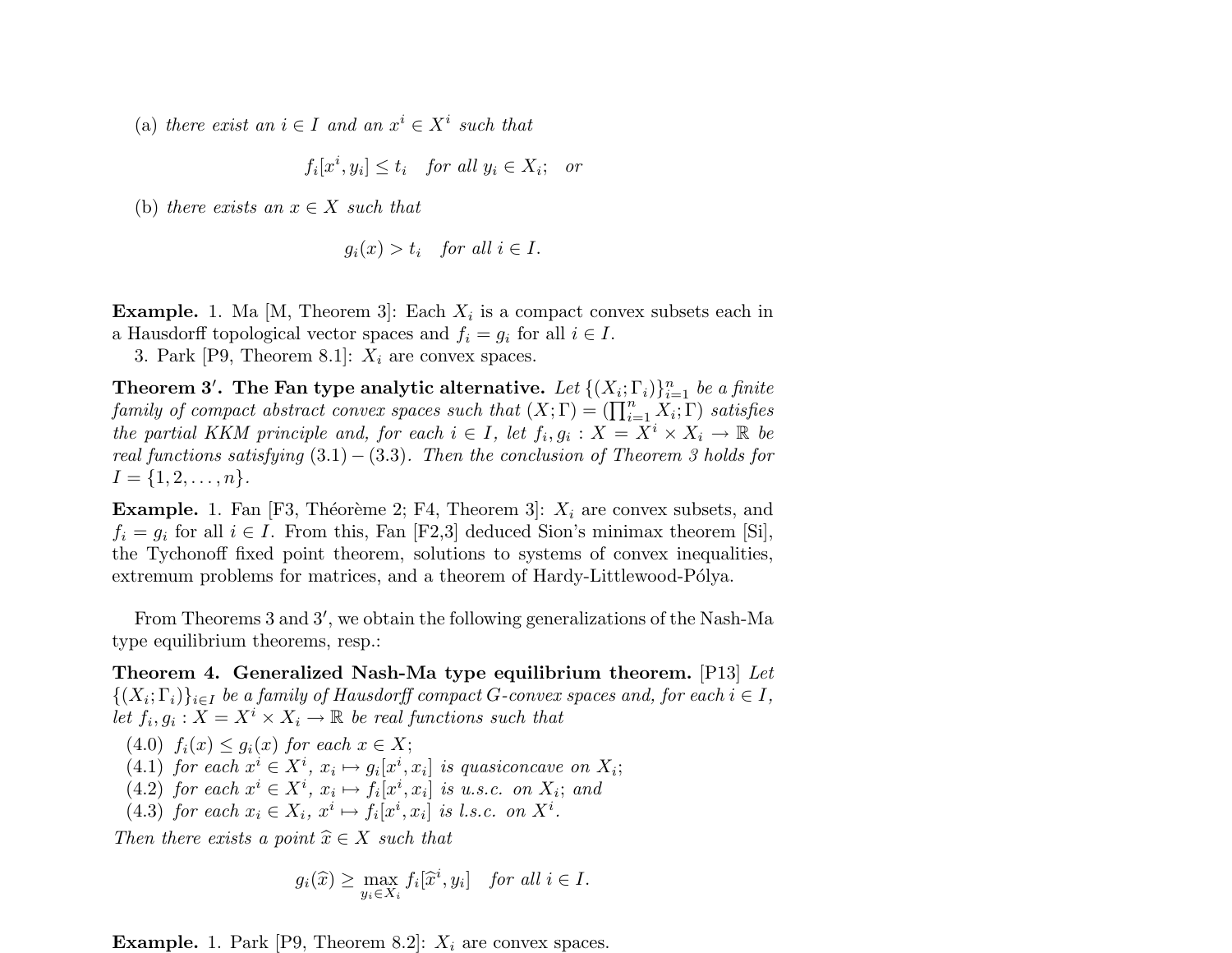$\prod_{i=1}^n$  $_{i=1}^{n} X_{i}$ ;  $\Gamma$ ) satisfies the partial KKM principle and, for each i, let  $f_{i}, g_{i} : X =$  $X^i \times X_i \to \mathbb{R}$  be real functions satisfying (4.0) – (4.3). Then there exists a point  $\widehat{x} \in X$  such that

$$
g_i(\hat{x}) \geq \max_{y_i \in X_i} f_i[\hat{x}^i, y_i] \quad \text{for all} \quad i = 1, 2, \dots, n.
$$

**Example.** 1. In case when  $X_i$  are convex spaces,  $f_i = g_i$ , Theorem 4' reduces to Tan et al. [TY, Theorem 2.1].

From Theorems  $4$  and  $4'$ , we obtain the following generalization of the Nash equilibrium theorem, resp.:

Theorem 5. Generalized Nash-Ma type equilibrium theorem.  $[P13]$  Let  $\{(X_i; \Gamma_i)\}_{i \in I}$  be a family of Hausdorff compact G-convex spaces and, for each  $i \in I$ , let  $f_i: X \to \mathbb{R}$  be a function such that

- (5.1) for each  $x^i \in X^i$ ,  $x_i \mapsto f_i[x^i, x_i]$  is quasiconcave on  $X_i$ ;
- (5.2) for each  $x^i \in X^i$ ,  $x_i \mapsto f_i[x^i, x_i]$  is u.s.c. on  $X_i$ ; and

(5.3) for each  $x_i \in X_i$ ,  $x^i \mapsto f_i[x^i, x_i]$  is l.s.c. on  $X^i$ .

Then there exists a point  $\hat{x} \in X$  such that

$$
f_i(\hat{x}) = \max_{y_i \in X_i} f_i[\hat{x}^i, y_i] \quad \text{for all } i \in I.
$$

**Example.** 1. Ma [M, Theorem 4]: Each  $X_i$  is a compact convex subsets each in a Hausdorff topological vector spaces.

Theorem 5'. Generalized Nash-Fan type equilibrium theorem. [P18] Let  $\{(X_i; \Gamma_i)\}_{i=1}^n$  be a finite family of compact abstract convex spaces such that Let  $\{(X_i; \Gamma_i)\}_{i=1}^{\infty}$  be a finite family of compact abstract convex spaces such that  $(X; \Gamma) = (\prod_{i=1}^n X_i; \Gamma)$  satisfies the partial KKM principle and, for each i, let  $f_i: E \to \mathbb{R}$  be a function satisfying  $(5.1) - (5.3)$ . Then there exists a point  $\widehat{x} \in X$ such that

$$
f_i(\widehat{x}) = \max_{y_i \in X_i} f_i[\widehat{x}^i, y_i] \quad \text{for all} \quad i = 1, 2, \dots, n.
$$

**Example.** For continuous functions  $f_i$ , a number of particular forms of Theorem  $5'$  have appeared for convex subsets  $X_i$  of topological vector spaces as follows:

- 1. Nash [N, Theorem 1]:  $X_i$  are subsets of Euclidean spaces.
- 2. Nikaido and Isoda [NI, Theorem 3.2].
- 3. Fan [F4, Theorem 4].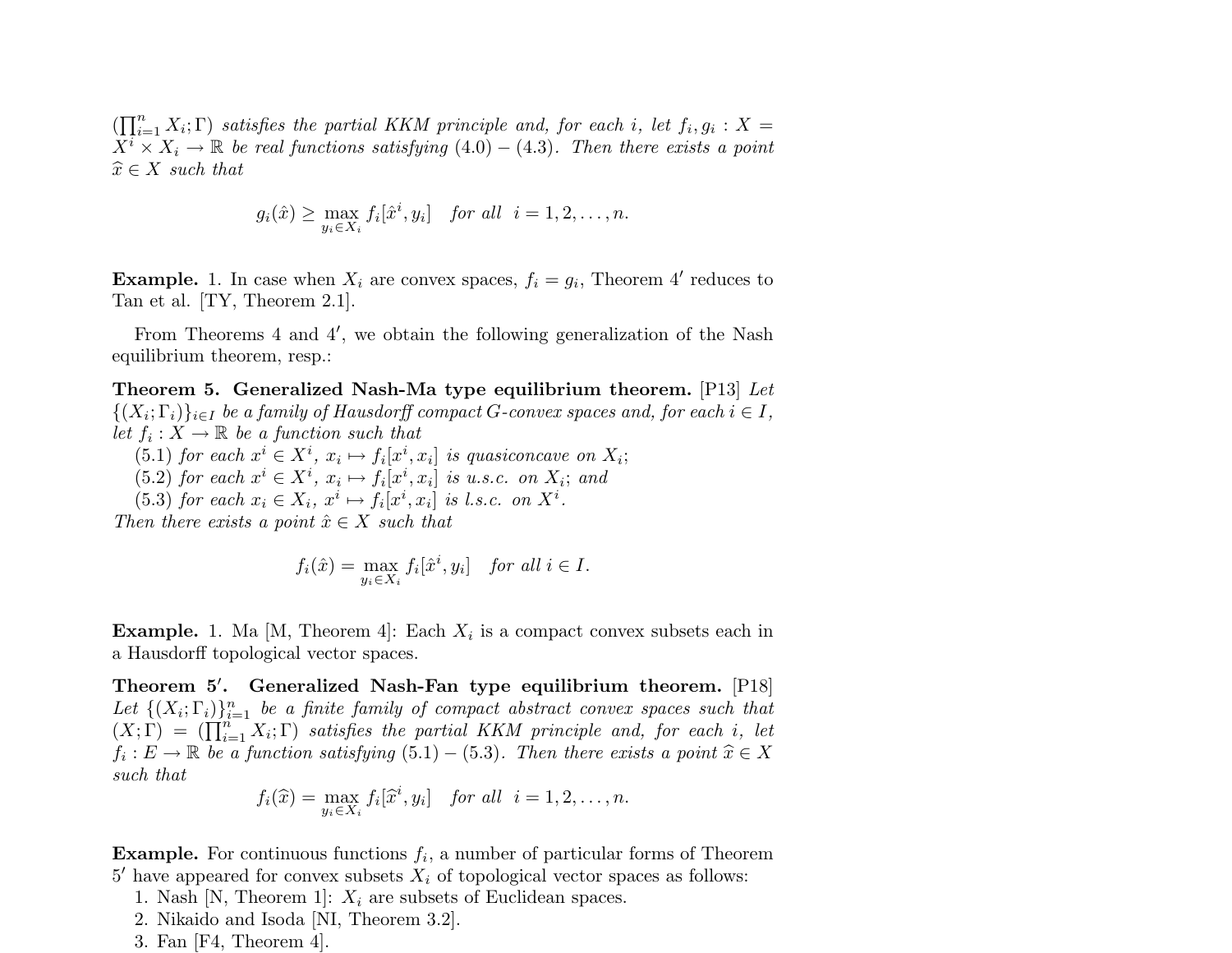4. Bielawski [B, Theorem  $(4.16)$ ]:  $X_i$  have the finitely local convexity.

5. Kirk, Sims, and Yuan [KS, Theorem 5.3]:  $X_i$  are hyperconvex metric spaces.

6. Park [P7, Theorem 6], [P8, Theorem 20]:  $X_i$  are G-convex spaces.

7. Park [P12, Theorem 4.7]: A variant of Theorem 5' under the hypothesis that  $(X; \Gamma)$  is a compact G-convex space with  $X = \prod_{i=1}^{n} X_i$  and  $f_1, \ldots, f_n : X \to \mathbb{R}$ are continuous functions such that

(3) for each  $x \in X$ , each  $i = 1, \ldots, n$ , and each  $r \in \mathbb{R}$ , the set  $\{(y_i, x^i) \in$  $X | f_i(y_i, x^i) > r$  is  $\Gamma$ -convex.

8. González et al. [GK]: Each  $X_i$  is a compact, sequentially compact L-space and each  $f_i$  is continuous as in 7

9. Briec and Horvath [BH, Theorem 3.2]: Each  $X_i$  is a compact B-convex set and each  $f_i$  is continuous as in 7.

The point  $\hat{x}$  in the conclusion of Theorem 5 is called a *Nash equilibrium*. This concept is a natural extension of the local maxima and the saddle point as follows.

In case  $I$  is a singleton, we obtain the following:

Corollary 5.1. Let X be a closed bounded convex subset of a reflexive Banach space E and  $f: X \to \mathbb{R}$  a quasiconcave u.s.c. function. Then f attains its maximum on X; that is, there exists an  $\hat{x} \in X$  such that  $f(\hat{x}) \ge f(x)$  for all  $x \in X$ .

Corollary 5.1 is due to Mazur and Schauder in 1936. Some generalized forms of Corollary 1 were known by Park et al. [PK,P1].

For  $I = \{1, 2\}$ , Theorem 5' reduces to the following:

Theorem 6. The von Neumann-Sion minimax theorem. [P18] Let  $(X; \Gamma)$ and  $(Y; \Gamma')$  be compact abstract convex spaces and  $f: X \times Y \to \overline{\mathbb{R}}$  an extended real function such that

(6.1) for each  $x \in X$ ,  $f(x, \cdot)$  is l.s.c. and quasiconvex on Y; and

(6.2) for each  $y \in Y$ ,  $f(\cdot, y)$  is u.s.c. and quasiconcave on X.

If  $(X \times Y; \Gamma)$  satisfies the partial KKM principle, then

(i) f has a saddle point  $(x_0, y_0) \in X \times Y$ ; and

(ii) we have

$$
\max_{x \in X} \min_{y \in Y} f(x, y) = \min_{y \in Y} \max_{x \in X} f(x, y).
$$

Remark. Variants of Theorem 6 were obtained by the author [P7, Theorems 2 and 3] with different proofs.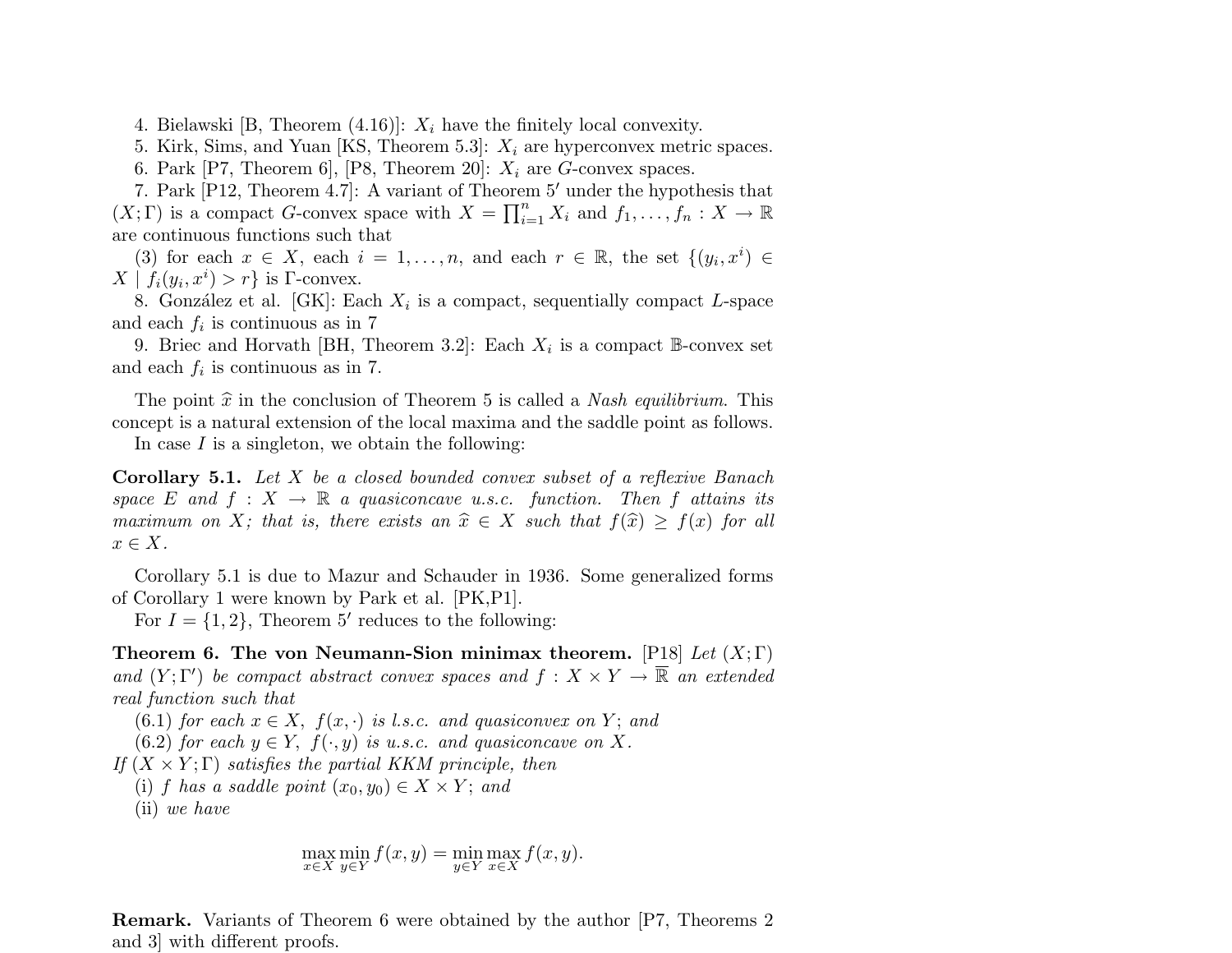1. von Neumann [V1], Kakutani [K]: X and Y are compact convex subsets of Euclidean spaces and  $f$  is continuous.

2. Nikaidô [Ni1]: Euclidean spaces in the above are replaced by Hausdorff topological vector spaces, and  $f$  is continuous in each variable.

3. Sion [S]: X and Y are compact convex subsets in topological vector spaces in Theorem 6.

4. Komiya  $[K,$  Theorem 3:  $X$  and  $Y$  are compact convex spaces in the sense of Komiya and Y is Hausdorff.

5. Bielawski [Bi, Theorem  $(4.13)$ ]: X and Y are compact spaces having certain simplicial convexities.

6. Horvath [H1, Prop. 5.2]:  $X$  and  $Y$  are  $C$ -spaces with  $Y$  is Hausdorff compact.

In 4 and 6 above, Hausdorffness of Y is assumed since they adopted the partition of unity argument. However, 3 and 5 were based on the corresponding KKM theorems which need not the Hausdorffness of Y .

# **REFERENCES**

- [B] E. G. Begle, A fixed point theorem, Ann. Math. 51 (1950), 544–550.
- [BD] H. Ben-El-Mechaiekh, P. Deguire, et A. Granas, Une alternative non linéaire en analyse convexe et applications, C. R. Acad. Sci. Paris S´er. I. Math. 295 (1982), 257–259.
- [Bi] R. Bielawski, Simplicial convexity and its applications, J. Math. Anal. Appl. 127 (1987), 155–171.
- [BK] H.F. Bohnenblust and S. Karlin, On a theorem of Ville, Contributions to the Theory of Games, Ann. of Math. Studies 24, 155–160, Princeton Univ. Press, 1950.
- [BH] W. Briec and C. Horvath, Nash points, Ky Fan inequality and equilibria of abstract economies in Max-Plus and  $\mathbb{B}$ -convexity, J. Math. Anal. Appl. **341**(1) (2008), 188–199.
- [Br] F.E. Browder, The fixed point theory of multi-valued mappings in topological vector spaces, Math. Ann. 177 (1968), 283–301.
- [CG] G.L. Cain Jr. and L. González, The Knaster-Kuratowski-Mazurkiewicz theorem and abstract convexities, J. Math. Anal. Appl. 338 (2008), 563–571.
- [C] S.Y. Chang, A generalization of KKM principle and its applications, Soochow J. Math. 15 (1989), 7–17.
- [CK] Y.J. Cho, J.K. Kim, and B.S. Lee, Remarks on KKM maps and applications, J. Adv. Res. Appl. Math. 1(1) (2009), 1–8.
- [D] G.B. Danzig, Constructive proof of the min-max theorem, Pacific J. Math. 6 (1956), 25–33.
- [EM] S. Eilenberg and D. Montgomery, Fixed point theorems for multivalued transformations, Amer. J. Math. 68 (1946), 214–222.
- [F1] K. Fan, Fixed point and minimax theorems in locally convex linear spaces, Proc. Nat. Acad. Sci., U.S.A. 38 (1952), 121–126.
- [F2] K. Fan, A generalization of Tychonoff's fixed point theorem, Math. Ann. 142 (1961),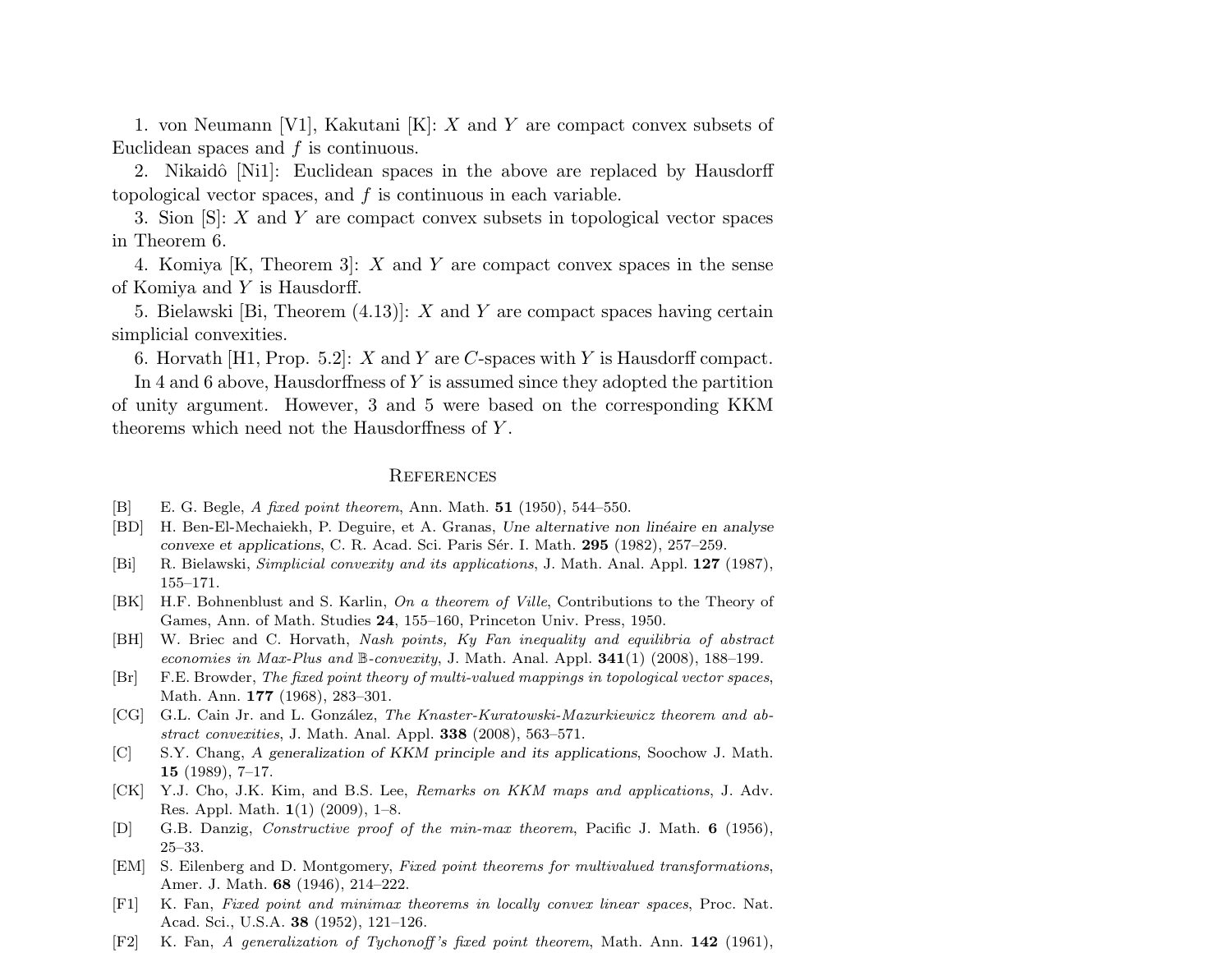- [F4] K. Fan, Applications of a theorem concerning sets with convex sections, Math. Ann. 163 (1966), 189–203.
- [F5] K. Fan, A minimax inequality and applications, Inequalities III (O. Shisha, ed.), 103–113, Academic Press, New York, 1972.
- [G] I.L. Glicksberg, A further generalization of the Kakutani fixed point theorem, with application to Nash equilibrium points, Proc. Amer. Math. Soc. 3 (1952), 170–174.
- [GK] L. González, S. Kilmer, and J. Rebaza, From a KKM theorem to Nash equilibria in L-spaces, Topology Appl. 155 (2007), 165–170.
- [Gr] A. Granas, Quelques méthodes topologique èn analyse convexe, Méthodes topologiques en analyse convexe, Sém. Math. Supér. 110, 11–77, Press. Univ. Montréal., 1990.
- [H] C.J. Himmelberg, Fixed points of compact multifunctions, J. Math. Anal. Appl. 38 (1972), 205–207.
- [H1] C.D. Horvath, *Contractibility and generalized convexity*, J. Math. Anal. Appl. **156** (1991), 341–357.
- [H2] C.D. Horvath, Extension and selection theorems in topological spaces with a generalized convexity structure, Ann. Fac. Sci. Toulouse 2 (1993), 253–269.
- [H3] C.D. Horvath, Topological convexities, selections and fixed points, Topology Appl. 155 (2008), 830–850.
- [HL] C.D. Horvath and J.V. Llinares Ciscar, Maximal elements and fixed points for binary relations on topological ordered spaces, J. Math. Econom. 25 (1996), 291–306.
- [IP] A. Idzik and S. Park, Leray–Schauder type theorems and equilibrium existence theorems, Differential Inclusions and Optimal Control, Lect. Notes in Nonlinear Anal. 2 (1998), 191–197.
- [K] S. Kakutani, A generalization of Brouwer's fixed-point theorem, Duke Math. J. 8 (1941), 457–459.
- [Kh] M.A. Khamsi, KKM and Ky Fan theorems in hyperconvex metric spaces, J. Math. Anal. Appl. 204 (1996), 298–306.
- [KS] W.A. Kirk, B. Sims, and G. X.-Z. Yuan, The Knaster–Kuratowski and Mazurkiewicz theory in hyperconvex metric spaces and some of its applications, Nonlinear Anal. 39 (2000), 611–627.
- [KK] B. Knaster, K. Kuratowski, S. Mazurkiewicz, Ein Beweis des Fixpunktsatzes für n-Dimensionale Simplexe, Fund. Math. 14 (1929), 132–137.
- [Ko] H. Komiya, Convexity in topological space, Fund. Math. 111 (1981), 107–113.
- [KS] W. Kulpa and A. Szymanski, Applications of general infimum principles to fixed-point theory and game theory, Set-valued Anal. 16 (2008), 375–398.
- [L] M. Lassonde, On the use of KKM multifunctions in fixed point theory and related topics, J. Math. Anal. Appl. 97 (1983), 151–201.
- [Lu] Q. Luo, KKM and Nash equilibria type theorems in topological ordered spaces, J. Math. Anal. Appl. 264 (2001), 262–269.
- [M] T.-W. Ma, On sets with convex sections, J. Math. Anal. Appl. 27 (1969), 413–416.
- [N1] J.F. Nash, *Equilibrium points in N-person games*, Proc. Nat. Acad. Sci. USA 36 (1950), 48–49.
- [N2] J. Nash, Non-cooperative games, Ann. Math. 54 (1951), 286–293.
- [Ni1] H. Nikaido, On von Neumann's minimax theorem, Pacific J. Math. 4 (1954), 65–72.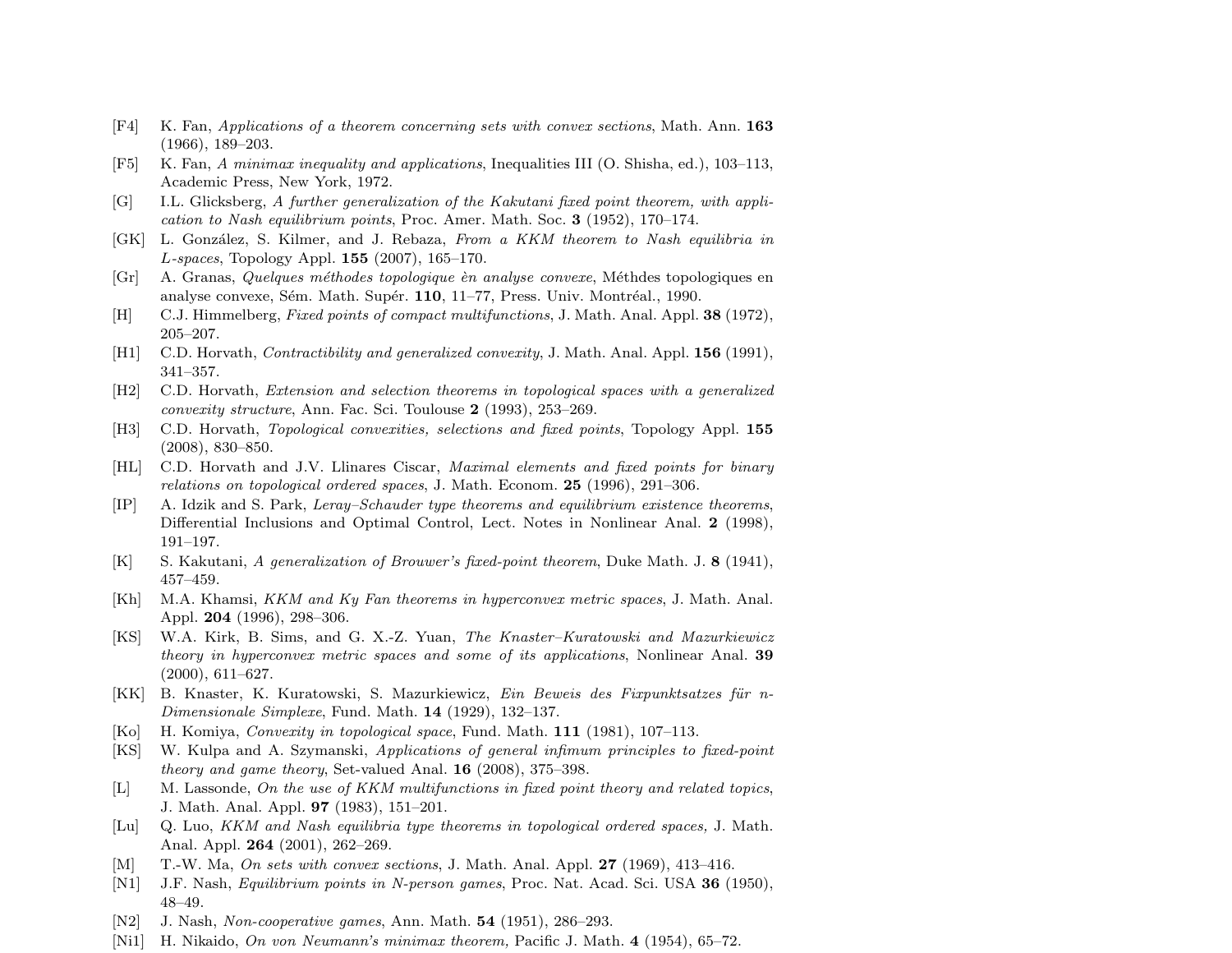- [P1] S. Park, Variational inequalities and extremal principles, J. Korean Math. Soc. 28 (1991), 45–56.
- [P2] S. Park, Foundations of the KKM theory via coincidences of composites of upper semicontinuous maps, J. Korean Math. Soc. 31 (1994), 493–519.
- [P3] S. Park, Applications of the Idzik fixed point theorem, Nonlinear Funct. Anal. Appl. 1 (1996), 21–56.
- [P4] S. Park, Remarks on a social equilibrium existence theorem of G. Debreu, Appl. Math. Lett.  $11(5)$  (1998), 51-54.
- [P5] S. Park, Continuous selection theorems in generalized convex spaces, Numer. Funct. Anal. and Optimiz. 20 (1999), 567–583.
- [P6] S. Park, Ninety years of the Brouwer fixed point theorem, Vietnam J. Math. 27 (1999), 187–222.
- [P7] S. Park, Minimax theorems and the Nash equilibria on generalized convex spaces, Josai Math. Monograph 1 (1999), 33–46.
- [P8] S. Park, Elements of the KKM theory for generalized convex spaces, Korean J. Comp. Appl. Math. 7 (2000), 1–28.
- [P9] S. Park, Fixed points, intersection theorems, variational inequalities, and equilibrium theorems, Inter. J. Math. Math. Sci. 24 (2000), 73–93.
- [P10] S. Park, Acyclic versions of the von Neumann and Nash equilibrium theorems, J. Comp. Appl. Math. 113 (2000), 83–91.
- [P11] S. Park, Fixed points of better admissible maps on generalized convex spaces, J. Korean Math. Soc. **37** (2000), 885–899.
- [P12] S. Park, New topological versions of the Fan-Browder fixed point theorem, Nonlinear Anal. 47 (2001), 595–606.
- [P13] S. Park, Generalizations of the Nash equilibrium theorem on generalized convex spaces, J. Korean Math. Soc. 38 (2001), 697–709.
- [P14] S. Park, Remarks on acyclic versions of generalized von Neumann and Nash equilibrium theorems, Appl. Math. Letters 15 (2002), 641–647.
- [P15] S. Park, Elements of the KKM theory on abstract convex spaces, J. Korean Math. Soc. 45(1) (2008),  $1-27$ .
- [P16] S. Park, Equilibrium existence theorems in KKM spaces, Nonlinear Anal. 69 (2008), 4352–4364.
- [P17] S. Park, New foundations of the KKM theory, J. Nonlinear Convex Anal. 9(3) (2008), 331–350.
- [P18] S. Park, From the KKM principle to the Nash equilibria, Inter. J. Math. & Stat. 6(S10) (2010), 77–88.
- [PK] S. Park and S.K. Kim, On generalized extremal principles, Bull. Korean Math. Soc. 27 (1990), 49–52.
- [PP] S. Park and J.A. Park, The Idzik type quasivariational inequalities and noncompact op- $$
- [S] S. Simons, Two-function minimax theorems and variational inequalities for functions on compact and noncompact sets, with some comments on fixed-point theorems, Proc. Symp. Pure Math., Amer. Math. Soc. 45 (1986), Part 2, 377–392.